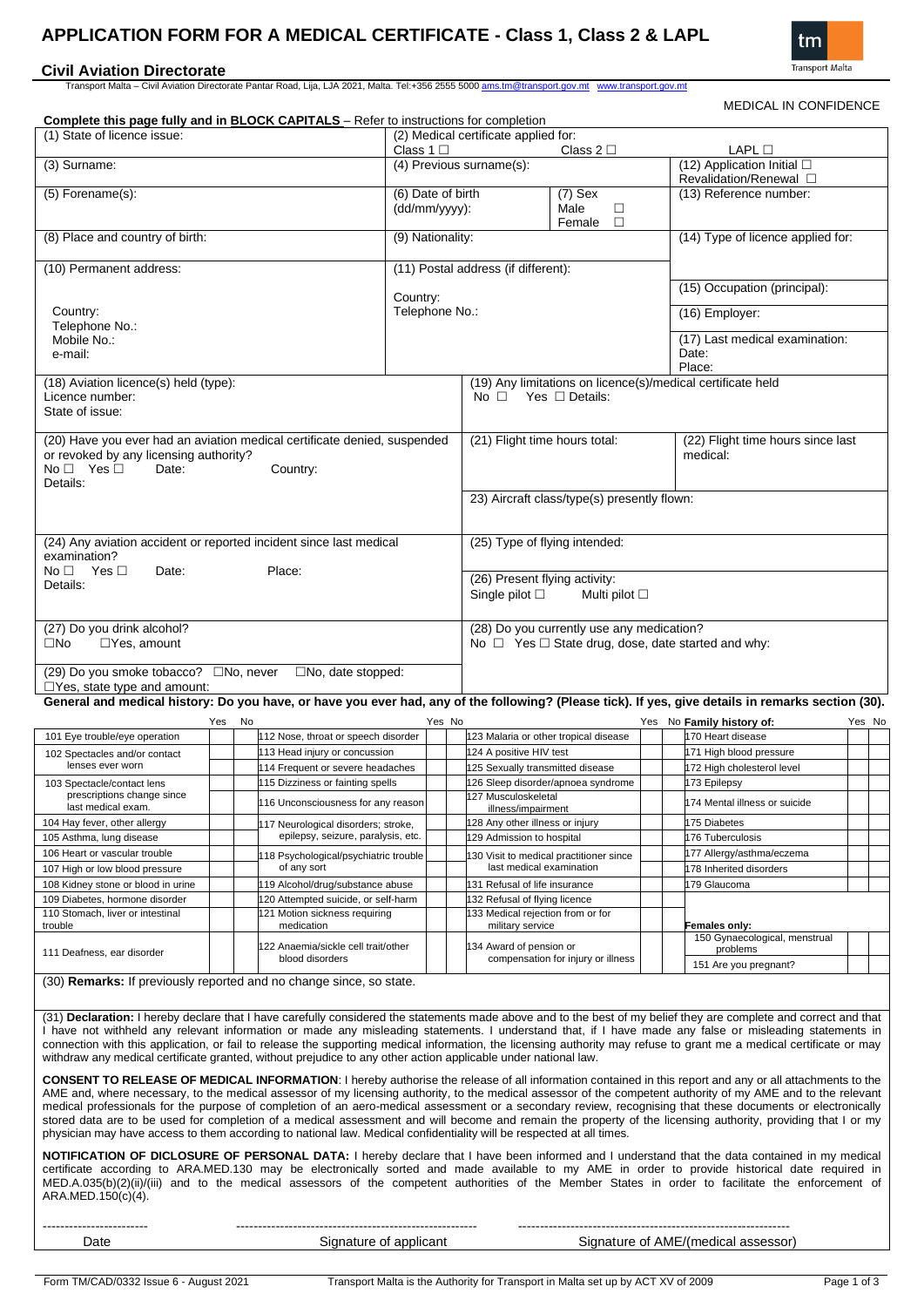# **APPLICATION FORM FOR A MEDICAL CERTIFICATE - Class 1, Class 2 & LAPL**

## **Civil Aviation Directorate**

Transport Malta – Civil Aviation Directorate Pantar Road, Lija, LJA 2021, Malta. Tel:+356 2555 5000 ams.tm@transport.gov.mt



#### **Data Protection Notice**

*All data collected in this form is processed in accordance with the Privacy Laws that include General Data Protection Regulation (EU) 2016/679 and Chapter 586 of the Laws of Malta (Data Protection Act). The data provided may be exchanged with other Public Authorities and/or Government Departments as required and permitted by Maltese Law. Transport Malta of Triq Pantar, Lija, Malta LJA2021 is the data controller for the purpose of the privacy laws. The Privacy Notice attached with this application sets out the way in which personal information/data is collected and processed by Transport Malta, as well as the steps that are taken to protect such information.*

#### **Data Protection Privacy Notice**

Transport Malta of Triq Pantar, Lija, Malta LJA2021 is the Data Controller for the purpose of the Data Protection Act CAP. 586 and General Data Protection Regulation (EU) 2016/679 (GDPR). This Privacy Notice sets out the way in which we collect and process your Personal Information, as well as the steps we take to protect such information.

#### **1. The information we collect and how we use it**

- 1.1. From this application form Transport Malta collects different types of information which information is that required by Law and is used explicitly for your particular application. It is to be noted that if the required information is not provided the said application cannot be processed.
- 1.2. The primary purpose for collecting information is mainly to process the application for the service being applied for, however, your personal information may also be used for related purposes that amongst other include: sending notifications, renewal of licence/certificate after expiry period, and for the provision of information with regards to any legislative amendments which may affect the services offered to you.

#### **2. To whom we disclose information**

- 2.1. This information will be solely used for the reasons detailed above. However there may be cases where personal iinformation is shared with the following third parties for reasons listed below:
	- Any third party offering assistance in providing the required service;
	- Any law enforcement body who may have any reasonable requirement to access your personal information;
	- Third party entities responsible for the data processing contracted by Transport Malta.

#### **3. Data Subject Rights**

- 3.1. With respect to your privacy rights, Transport Malta is obliged to provide you with reasonable access to the Personal Data that you have provided to us. Your other principal rights under data protection law are:
	- a. the right for information;
	- b. the right to access;
	- c. the right to rectification;
	- d. the right to erasure;
	- e. the right to restrict processing;
	- f. the right to object to processing;
	- g. the right to data portability;<br>h. the right to complain to a s
	- the right to complain to a supervisory authority; and
	- the right to withdraw consent.
- 3.2. If you wish to access or amend any Personal Data we hold about you, or to request that we delete any information about you, you may contact us by sending a request to dataprotection.tm@transport.gov.mt</u>. We will acknowledge your request within seventy-two (72) hours and will do our utmost to handle it promptly. We will respond to these requests within a month, with a possibility to extend this period for particularly complex requests in accordance with Applicable Law.
- 3.3. At any time, you may object to the processing of your Personal Data, on legitimate grounds, except if otherwise permitted by applicable law.
- 3.4. In accordance with Applicable Law, we reserve the right to withhold personal data if disclosing it would adversely affect the rights and freedoms of others. Moreover, we reserve the right to charge a fee for complying with such requests if they are deemed manifestly unfounded or excessive.

#### **4. Retention period**

- 4.1. Personal data will be retained for not more than 3 months from date of application should the application not be submitted complete or is rejected.
- *4.2.* Once the service related to your application is provided, we will retain your information for as long as needed to provide you with our service, or to comply with our legal obligations, resolve disputes and enforce our agreements.

#### **5. Security**

- 5.1. We take appropriate security measures to protect against loss, misuse and unauthorized access, alteration, disclosure, or destruction of your information. Additionally, steps will also be taken to ensure the ongoing confidentiality, integrity, availability, and resilience of systems and services processing personal information, and will restore the availability and access to information in a timely manner in the event of a physical or technical incident. All information gathered is kept confidential and is used solely for the purpose indicated herein.
- 5.2. If we learn of a security systems breach, we will inform you of the occurrence of the breach in accordance with applicable law.

#### **6. Governing Law**

All data collected in this form is processed in accordance with the Privacy Laws that include General Data Protection Regulation (EU) 2016/679 and Chapter 586 of the Laws of Malta (Data Protection Act).

#### **7. Data Protection Officer**

7.1. Transport Malta has a Data Protection Officer ("DPO") who is responsible for matters relating to privacy and data protection. The DPO can be reached at the above address or by email: [dataprotection.tm@transport.gov.mt](mailto:dataprotection.tm@transport.gov.mt)

### **8. Contacting us**

8.1. Please address any questions, comments and requests regarding the application process to civil.aviation@transport.gov.mt